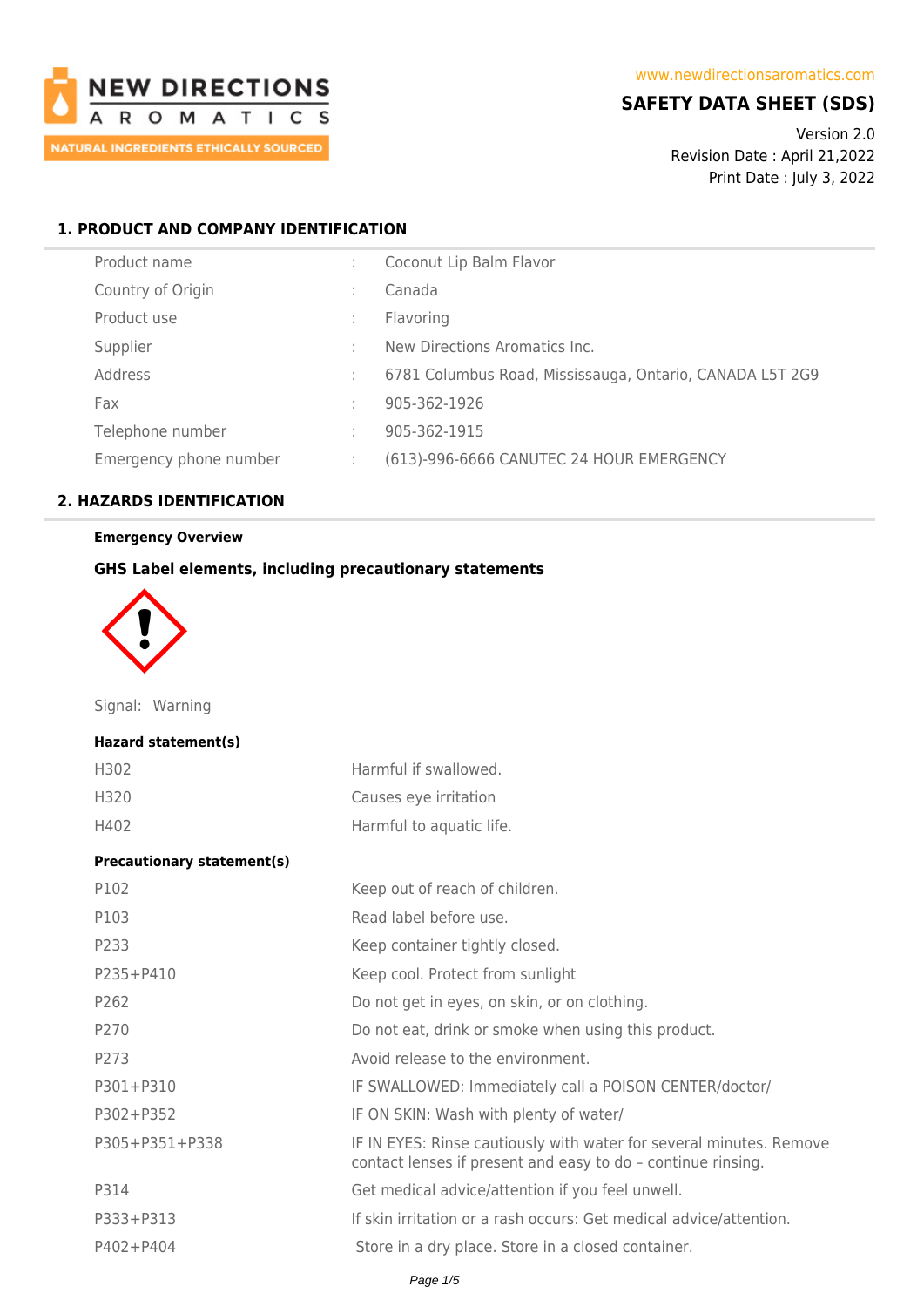## **3. COMPOSITION / INFORMATION INGREDIENTS**

| <b>Product Name</b>    | <b>CAS NO</b> | <b>EC NO</b> | <b>Concentration</b> |
|------------------------|---------------|--------------|----------------------|
| <b>Benzyl Benzoate</b> | 120-51-4      | $\sim$       | $>$ = 50 %           |

## **4. FIRST AID MEASURES**

#### **Eye contact**

Rinse eyes with water as a precaution

#### **Skin contact**

Wash skin with plenty of water.

### **Inhalation**

Remove person to fresh air and keep comfortable for breathing.

#### **Ingestion**

Call a poison center/doctor/physician if you feel unwell.

### **5. FIRE FIGHTING MEASURES**

### **Suitable extinguishing media**

Water spray. Dry powder. Foam. Carbon dioxide

### **Special protective equipment and precautions for fire-fighters**

Do not attempt to take action without suitable protective equipment. Self-contained breathing apparatus. Complete protective clothing.

### **6. ACCIDENTAL RELEASE MEASURES**

#### **Personal precautions, protective equipment and emergency procedures.**

For non-emergency personnel:Ventilate spillage area. For emergency responders:Do not attempt to take action without suitable protective equipment. For further information refer to section 8: "Exposure controls/personal protection".

## **Environmental precautions**

Avoid release to the environment.

### **Methods and materials for containment and cleaning up**

Take up liquid spill into absorbent material. Dispose of materials or solid residues at an authorized site.

## **7. HANDLING AND STORAGE**

#### **Precautions for safe handling**

Ensure good ventilation of the work station. Wear personal protective equipment. Do not eat, drink or smoke when using this product. Always wash hands after handling the product.

### **Conditions for safe storage, including any incompatibilities**

Store in a well-ventilated place. Keep cool.

## **8. EXPOSURE CONTROLS AND PERSONAL PROTECTION**

#### **Exposure controls**

Ensure good ventilation of the work station.

## **Eyes**

Safety glasses.

**Skin**

Wear suitable protective clothing.

## **Respiratory**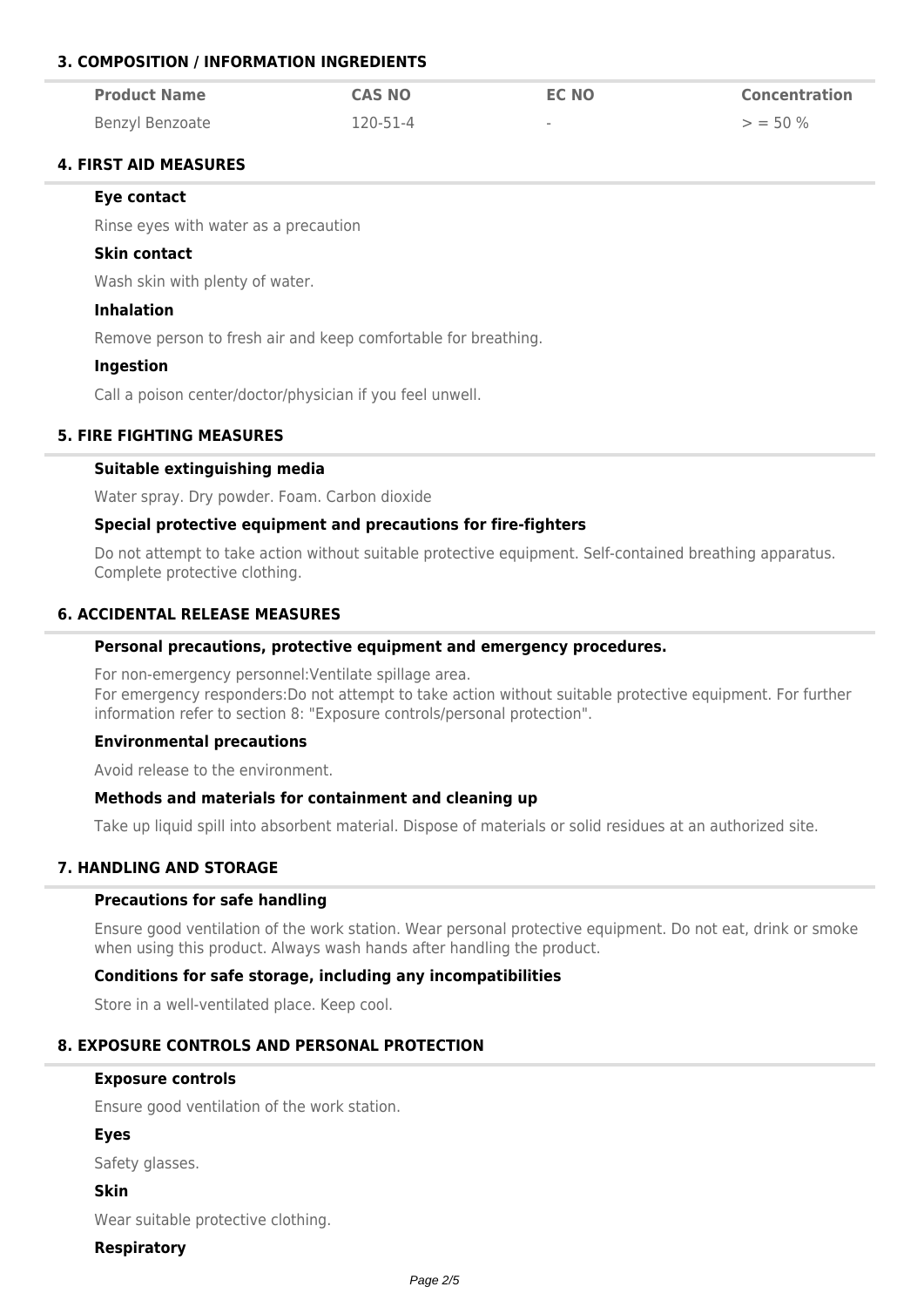In case of insufficient ventilation, wear suitable respiratory equipment.

## **9. PHYSICAL AND CHEMICAL PROPERTIES**

| Appearance       | Amber light yellow liquid |
|------------------|---------------------------|
| Odor             | Aromatic odour            |
| Flash point      | $\geq$ 93°C               |
| Solubility (ies) | Insoluble in Water        |
| Refractive index | $1.550 \pm 0.025$ @ 20 °C |

## **10. STABILITY AND REACTIVITY**

### **Reactivity**

The product is non-reactive under normal conditions of use, storage and transport.

### **Chemical stability**

Stable under normal conditions

### **Possibility of hazardous reactions**

No dangerous reactions known under normal conditions of use

#### **Conditions to avoid**

None under recommended storage and handling conditions (See section 7).

#### **Hazardous decomposition products**

Under normal conditions of storage and use, hazardous decomposition products should not be produced.

## **11. TOXICOLOGICAL INFORMATION**

#### **Acute toxicity**

BENZYL BENZOATE (120-51-4): LD50 oral: 1870 mg/kg (Rat; OECD 401) LD50 dermal: 4400 mg/kg (Rat) LD50 dermal: 4000 mg/kg (Rabbit; Modification of Draize 1959 method) ATE US (oral): 1870 mg/kg body weight ATE US (dermal): 4000 mg/kg body weight

### **IARC**

No ingredients are present in the IARC Monographs of Carcinogenic Substances.

## **12. ECOLOGICAL INFORMATION**

### **Ecotoxicity**

The product is not considered harmful to aquatic organisms or to cause long-term adverse effects in the environment.

## **Persistence and degradability**

Readily biodegradable in water. Low potential for mobility in soil.

### **Bio - accumulative potential**

BENZYL BENZOATE (120-51-4): Low potential for bioaccumulation (Log Kow < 4).

### **Mobility in soil**

#### BENZYL BENZOATE (120-51-4):

Surface tension 0.027 N/m (210 °C). log Koc,OECD 121: Estimation of the Adsorption Coefficient (Koc) on Soil and on Sewage Sludge using High Performance Liquid Chromatography (HPLC); 3,8; Experimental value

# **Other adverse effects**

Not available.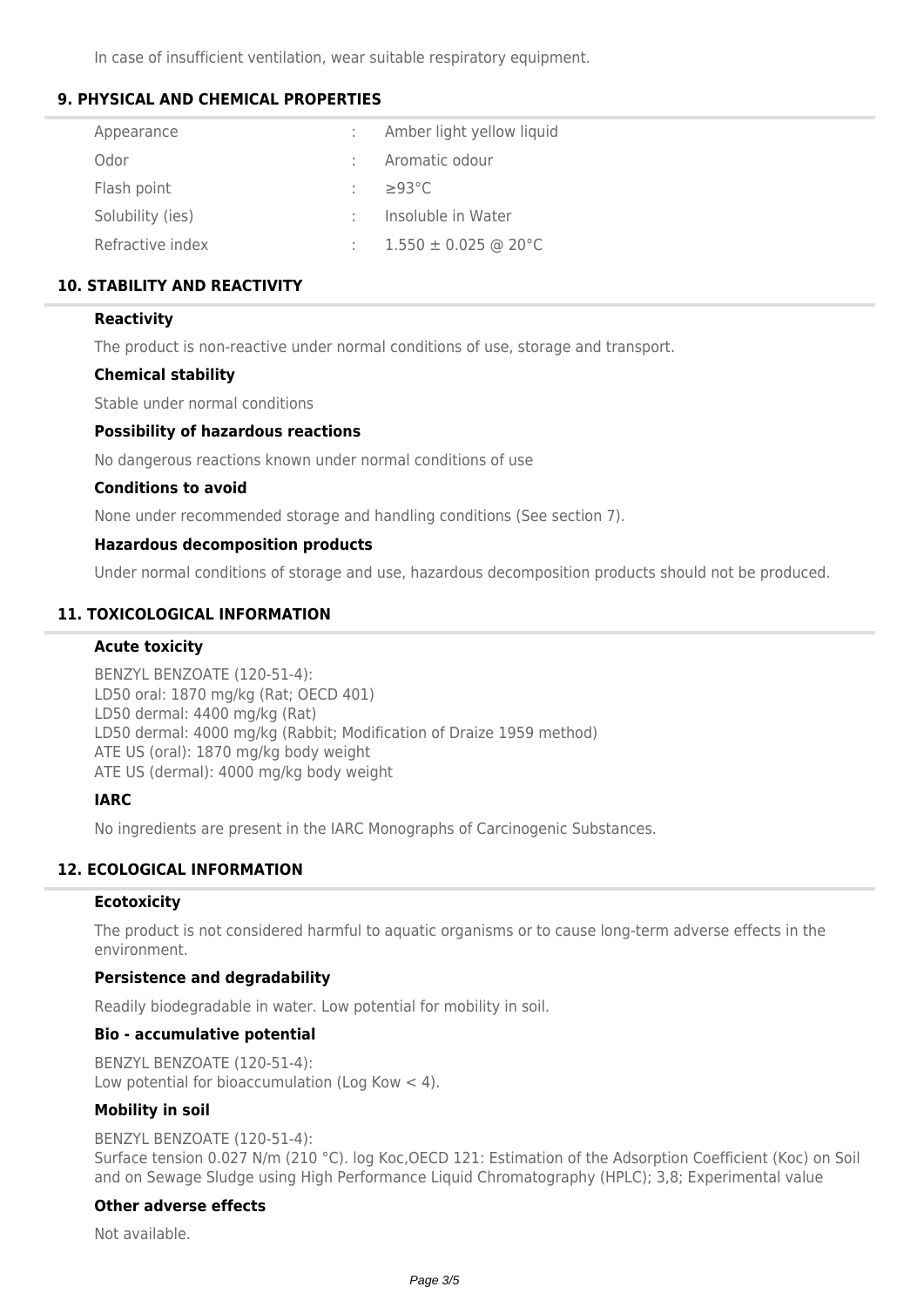## **13. DISPOSAL CONSIDERATION**

Dispose of contents/container in accordance with licensed collector's sorting instructions.

#### **14. TRANSPORT INFORMATION**

## **UN Number**

1197

## **UN proper shipping name**

Extracts, flavouring, liquid

## **Transport hazard class**

3

## **Packing group**

III

## **US DOT Shipping Description (Land)**

1197

## **Proper shipping name**

Extracts, flavouring, liquid

**Class**

3

## **Packaging group**

III

## **IMO-IMDG Shipping Description (Sea)**

Not regulated

## **Proper shipping name**

Extracts, flavouring, liquid

## **Class**

3

## **Packaging group**

III

## **IMO-IMDG code**

1197

### **IMDG-Marine pollution**

Yes.

**IATA Shipping Description (Air)**

1197

### **Proper shipping name**

Extracts, flavouring, liquid

## **Class**

3

## **Packaging group**

III

## **Emergency action in case of accident**

Notify police and fire department immediately